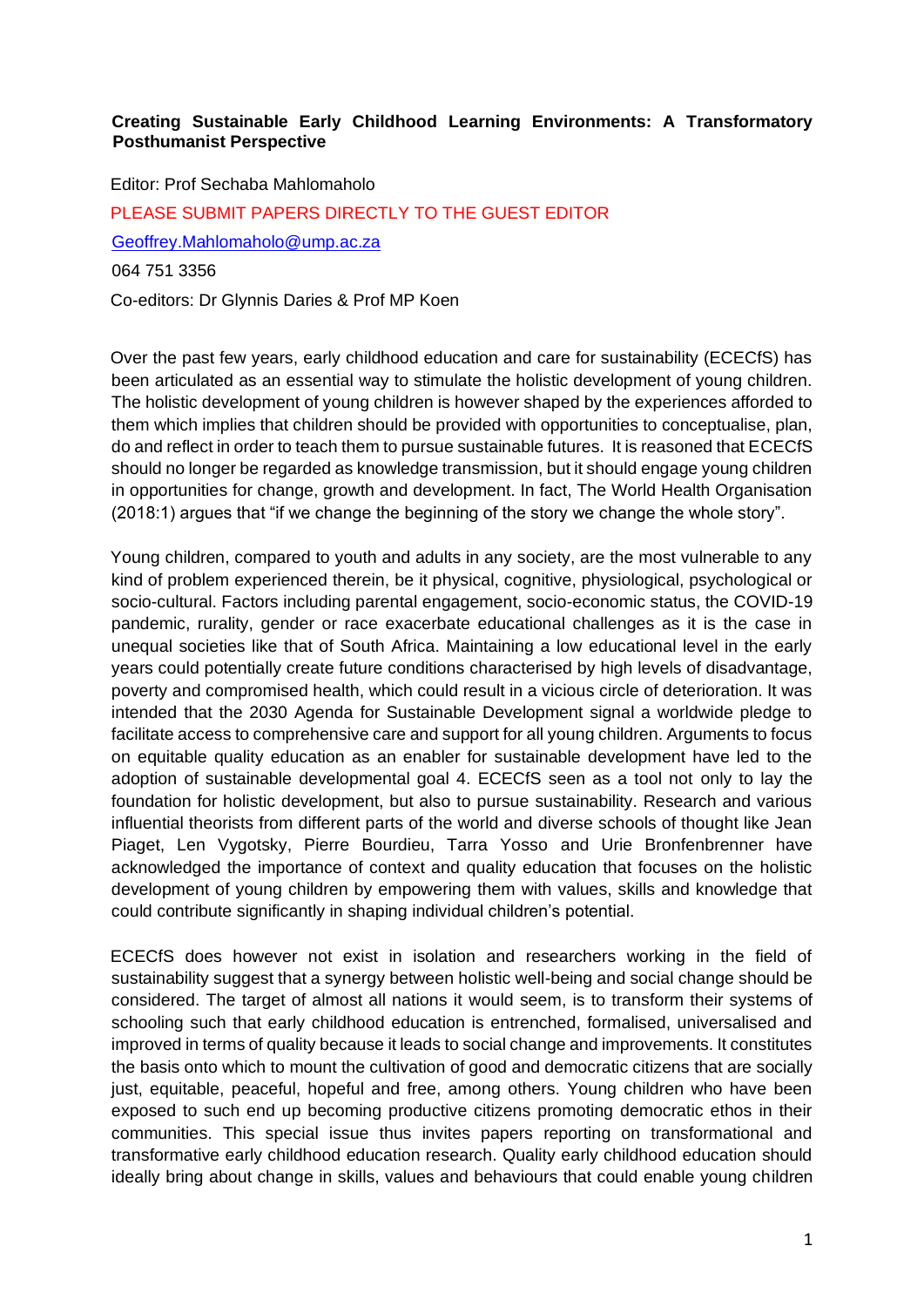to flourish while they move towards a more sustainable future. This special issue is looking for contributions that report on real, practical work conducted so that social change can be achieved. Papers that will be accepted are those that are praxis oriented, mainly couched within Posthumanist theorisation, emphasise collaborative action by teams and stakeholders in communities leading to transformation of early childhood education because they are relational and can thus address the complexity that is early childhood education from the multilayered and multi-perspectival vantage points. From this perspective, learners are seen as entangled with, connected to, and responsible for themselves, alongside the life and habitats of all humans, non-humans, the environment and the planet., among others This implies going beyond locating problems solely in the individuality of the young children, thus blaming the victim. Rather, such research should consider the micro and the macro systems containing the young children as the starting point in order to develop a nuanced understanding of the issues at hand. It should consider how identity is not exclusively 'centred', but that it is constructed in relationships with the environment made up of humans, no-human and morethan-humans. Such nuanced understandings should enable these contributions to go beyond the anthropocentric approaches informed by humanism and enlightenment's discriminatory approaches on the basis of race, gender and social class, which also includes the Posthumanist theorisation. The Posthumanist theorisation goes beyond the limited confines of and understanding of that which is human to focus on the relationalities as critical in determining identity, challenges and solutions to performance in learning. In short, papers that address real life problems using versions of actions, participatory action research involving communities larger than the school or learning -centre stakeholders will gain more traction.

Based on the above therefore papers should address any one of the following sub themes, namely:

- Transformative Early Childhood education, definition, challenges and responses
- Posthuman approaches to the implementation of transformative early childhood education
- Design thinking in early childhood education research
- Sustainability of Early childhood education praxis
- Doing early childhood education in rural and poor contexts
- Effective early child hood education in poor urban contexts, or
- Any ECD theme related to education for sustainability and social change

Finally, article submissions should align to the scope of the *Educational Research for Social Change* (ERSC) *Journal* through focussing on how qualitative research is bringing about transformation in higher education, be it research in teaching, curriculum, assessment, administration or management pertaining to early childhood education.

**Please note that the ERSC does not accept articles that merely report on issues, where researchers harvest data from participants and interpret it to develop recommendations for change - the research itself must lead to some form of change in at least one of the following areas; change in the researcher, change in the participants, change in the situation.** 

PLEASE SUBMIT PAPERS DIRECTLY TO THE GUEST EDITOR at [Geoffrey.Mahlomaholo@ump.ac.za](mailto:Geoffrey.Mahlomaholo@ump.ac.za)